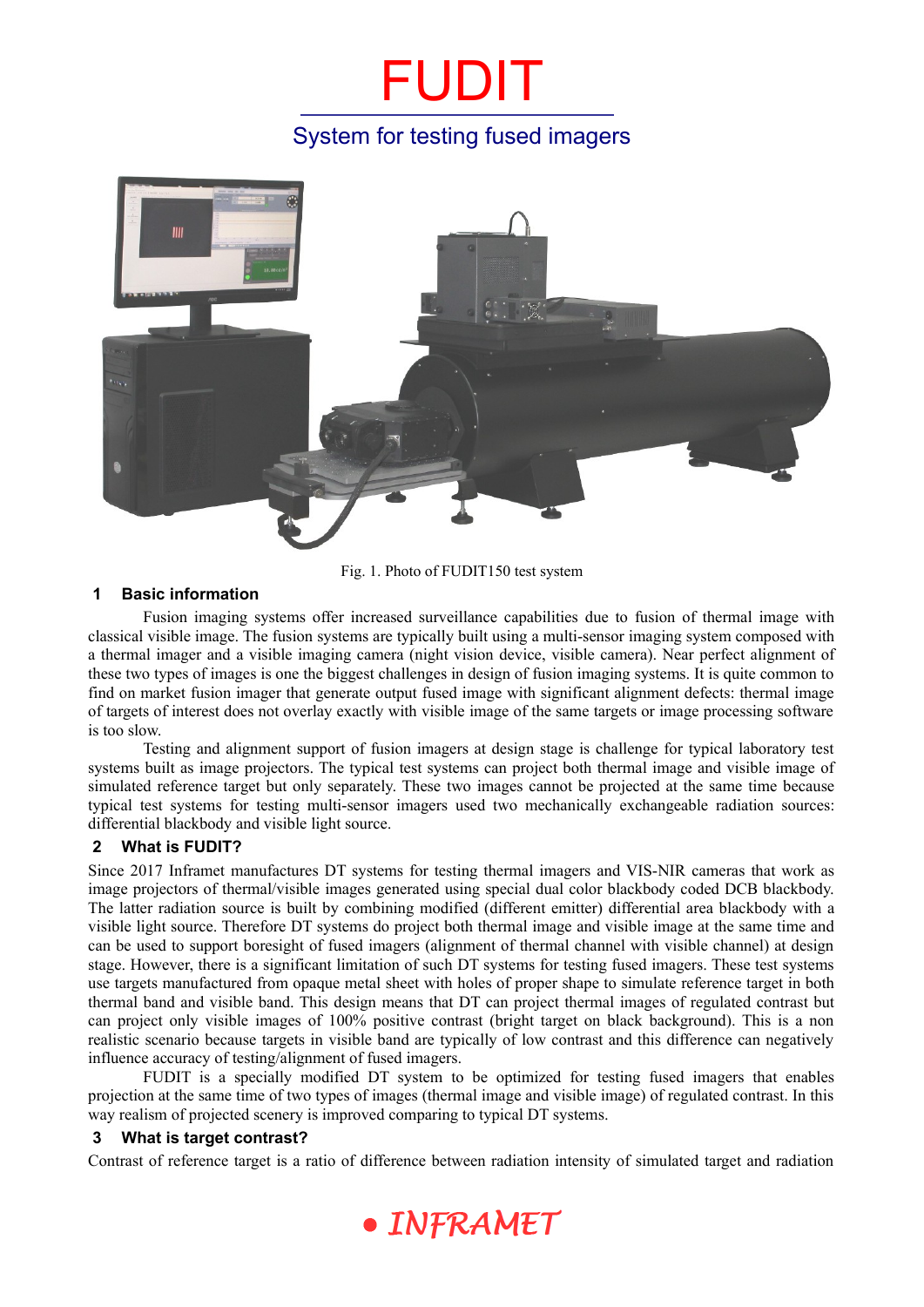# FUDIT

## System for testing fused imagers

intensity of simulated background to radiation intensity of the background. In case of thermal image the contrast is approximately equal to ratio of difference between temperature of simulated target and temperature of simulated background to background temperature. In case of visible image the contrast is approximately equal to ratio of difference between luminance (perceived brightness) of simulated target and luminance of simulated background to background luminance.

Contrast of projected image of the reference target can differ from original target contrast if cameras uses some image processing tools (contrast inversion, contrast enhancement, contrast gain/reduction) available for both VIS-NIR cameras and thermal imagers. However, it is typically assumed that basic mode of work of the imager is when original contrast is kept intact or changes are minimal. Next, perfect test system should be able to project to tested fused imager images of the reference target of the same contrast as contrast of original targets met during real work.



Fig. 2. Images of three targets of different contrast: a)thermal target of medium positive contrast, b)thermal target of medium negative contrast, c))visible target of high (100%) positive contrast

## **4 How FUDIT is built?**

FUDIT is built from a set of modules:

- 1. CDT-F off axis reflective collimator ( typically CDT15120HRhttps://www.inframet.com/Data\_sheets/CDT.pdf)
- 2. MRW-2D rotary wheel https://www.inframet.com/Data\_sheets/MRW8.pdf
- 3. DCB-2D-SEM2 dual color blackbody (including SEM2 light source) https://www.inframet.com/Data\_sheets/DCB.pdf
- 4. Set of targets (set of 4-bar targets, edge target, cross target, multi point target)
- 5. LS-COL light source (inside the collimator)
- 6. XNAS-5 positioning stage (for tested fused imager) -option XMAS-5 stage for WFOV imagers
- 7. TCB Control program control of temperature of DCB color blackbody
- 8. SEM Control program control of luminance of DCB color blackbody
- 9. SUB-T test program support for subjective MRTD measurement
- 10. TAS-FUS test program support for semi automatic measurement of objective parameters of tested fused imager
- 11. BOR test program support for measurement of boresight errors
- 12. DPM diopter power meter (optional for optical imagers)
- 13. HEC camera to simulate human observer ( optional for optical imagers)

This list of modules shows that FUDIT is actually modified DT system. The new/modified modules are:

- 1. Special version of CDT reflective collimator where a light source can be inserted
- 2. LS-COL light source to simulate background of reference target located at collimator focal plane
- 3. XNAS-5 stage for precision angular positioning of tested fused imager.

It should be noted that angular size of image projected by FUDIT depends on focal length of the collimator. typically modified CDT15120HR collimator of 150mm aperture and 1200mm focal length is offered but different collimators can be delivered.

## **5 How FUDIT works?**

FUDIT works as image projector capable to project image of a reference target in two spectral band (MWIR-LWIR and VIS-NIR) and to regulate contrast of projected images.

In detail, FUDIT project images of typical targets used in testing thermal imagers (4-bar target, edge target, cross target) and fusion specific target (multi-pinhole target). The target plates are manufactured by cutting holes in thin

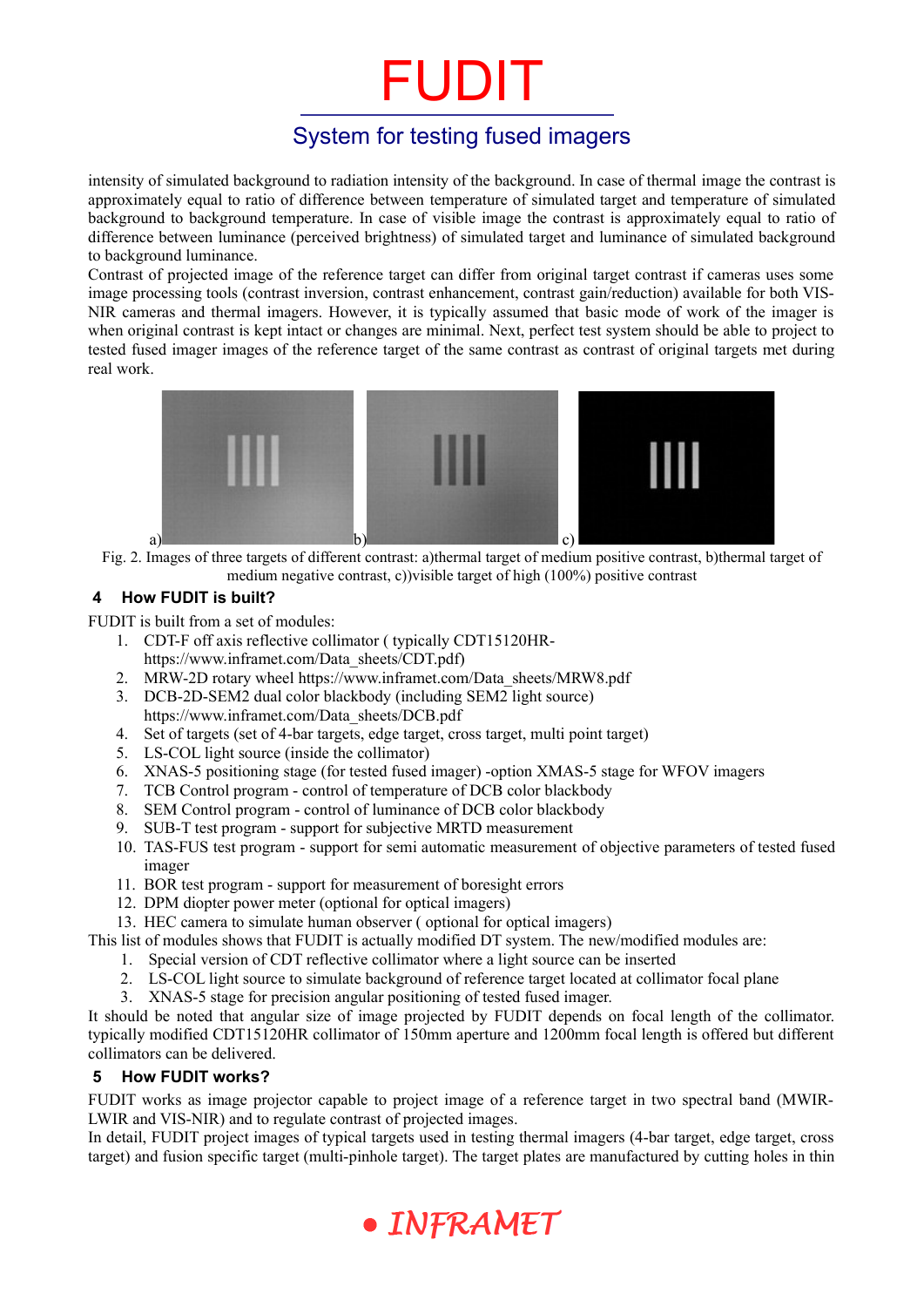# FUDIT

## System for testing fused imagers

metal sheet in required shapes and later coated using high emissivity coating. In this way it actually transmissive hole on a opaque background.

Apparent target temperature is regulated by changing temperature of blackbody emitter in DCB-2D-SEM2 dual color blackbody. Apparent temperature of target background is not regulated and is equal to ambient temperature of target plate or rotary wheel. Contrast of projected image can be both positive or negative because blackbody temperature can be higher or lower comparing to ambient temperature.

Apparent target luminance is regulated by changing luminance of light emitter in DCB-2D-SEM2 dual color blackbody. Apparent luminance of target background is regulated by changing luminance of LS-COL light source. The system is designed in such a way that target luminance is always higher or equal to background luminance. Therefore contrast of projected image in VIS-NIR band can be regulated from 0 to 1 and is always positive.

#### **6 Alignment defects**

 Near perfect alignment of two imaging channels the biggest challenge in design of fused imagers. The aim of designer is to achieve situation when thermal image of targets of interest does precisely overlay with visible image of the same targets. It should be noted that image shift at only one pixel level is noticeable and is treated as significant defect. Therefore sub-pixel alignment accuracy is needed in case of near perfect fusion imagers.

Practically it is common situation in many fused imagers to see excessive blurring of scenery of interest in center part of output fused image and noticeable separate images of small targets in outer of the same image.

Reasons for such a situation depends slightly on type of fused imager: optical fused imager or electronic fused imager. In case of the first type, fusion is done by overlay of two optical images generated by night vision channel and thermal imaging channel. Non perfect aligning is due to some angle between optical axis of both channels, image rotation difference, image magnification difference, and image distortion difference. The aligning errors can be minimized by selection of optical objectives (night vision objective and thermal objective) of very similar optical parameters and by precision aligning of the imaging sensors relative to optical objectives.

Situation in case of electronic fused imagers (thermal imaging channel and VIS-NIR imaging channel) looks better. The sources of of alignment defects are practically the same but these defects can be at least partially corrected by some digital image processing. However, high speed fusion of two electronic images of dynamic targets located at different distances is still a big challenge.



<span id="page-2-0"></span>Fig. 3. Image of multi pinhole target recorded by an exemplary fused imager: a)thermal channel image, b)visible channel image, c)fused image with noticeable shift between pinhole images generated by two channels

### **7 Characterization of fused imagers**

There are no internationally accepted standards that regulate testing and characterization of fused imagers. In such a situation Inframet proposes it own test methodology based on experience from practical tests of such imagers in field condition.

The methodology of testing of fused imagers proposed by Inframet is based on idea that parameters of fused imagers can be divided into three groups:

- 1. typical parameters that characterize thermal imagers to be used to characterize thermal channel
- 2. typical parameters that characterize VIS-NIR cameras (night vision device) to be used to characterize visible channel

3. parameters to be used to characterize fusion of thermal image with visible image.

In Inframet opinion fusion defects can be divided into two main groups

- 1. noticeable separate images of targets (typically only in outer of the fused image as seen in [Fig. 3](#page-2-0))
- 2. noticeable blurring of fused image [\(Fig. 4](#page-3-0)).

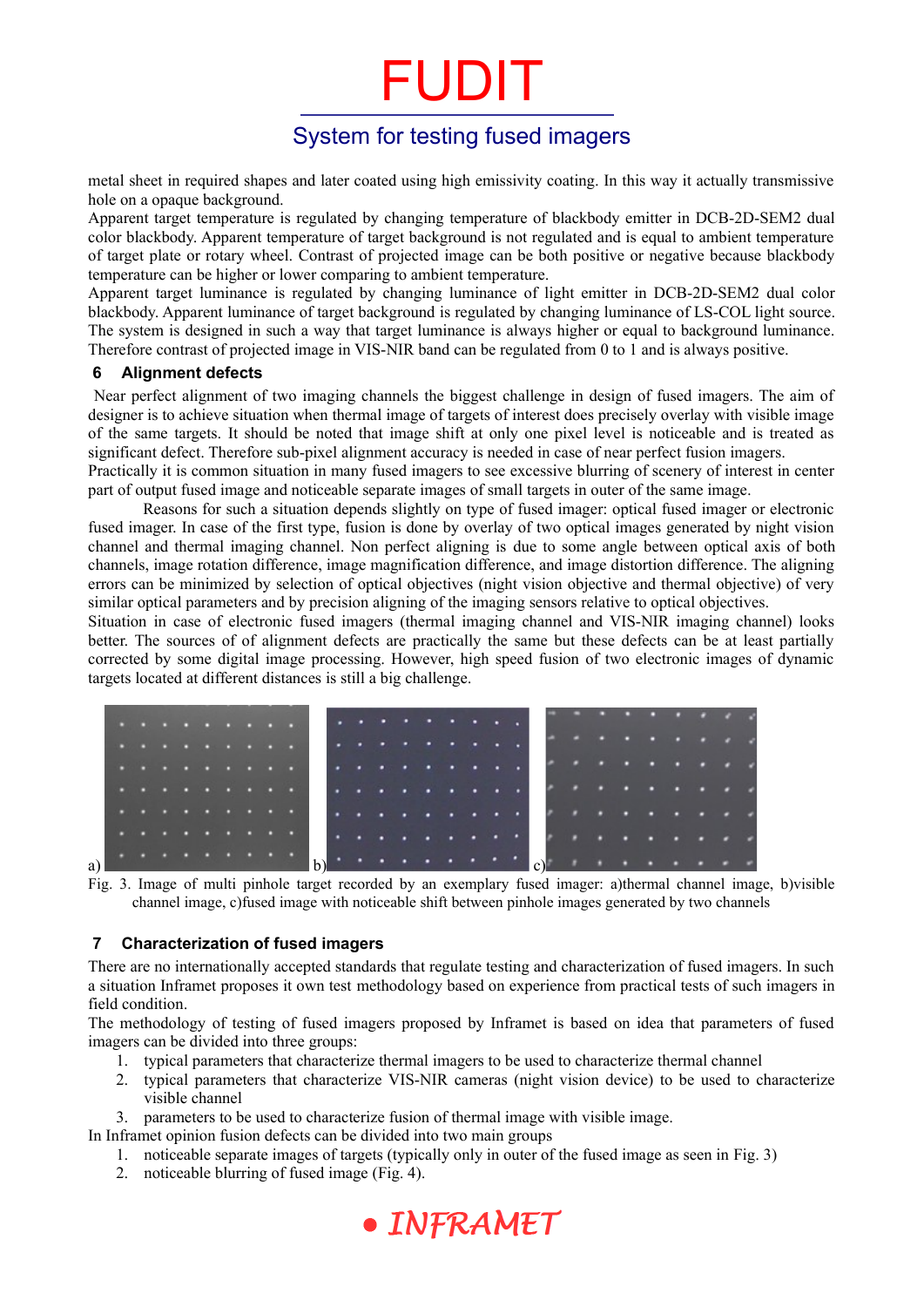## FUDIT System for testing fused imagers



<span id="page-3-0"></span>Fig. 4. Exemplary fused images with noticeable defects: a)image of static 4-bar target with noticeable blurring, b)image of edge target with noticeable edge shift, c)blurred image of dynamic 4-bar target due to time delays of thermal image relative to visible image

The first type of fusion defect can be measured as local angular shift between two images (thermal relative to visible). Measurement can be done manually by marking of centers of pinhole images or by semi-automatically when software automatically detect centers of two pinholes and calculates distance.

In order to characterize of image blurring due to fusion quality Inframet proposes measurement of two new parameters:

1. normalized fusion MRTD (coded NFMRTD),

2. normalized fusion MTF (coded NFMTF).

Normalized fusion MRTD is a ratio of MRTD of thermal channel to MRTD measured using fused image generated by both channels. Normalized fusion MTF is a ratio of MTF measured using fused image to MTF of thermal channel:

> *NFMRTD*= *Thermal MRTD Fusion MRTD NFMTF*= *Fusion MTF*

*Thermal MTF*

Both NFMRTD and NFMTF equal to one in case of fused imager capable to do perfect fusion.



Fig. 5. Measurement results of exemplary fused imager: a)NFMRTD, b)NFMTF

## **8 Test capabilities**

FUDIT offers following test capabilities:

- 1. support for aligning of two channels of fused imagers
- 2. measurement of parameters to characterize thermal imaging channel: MRTD, MTF, SiTF
- 3. NETD, FPN, nonuniformity, distortion, FOV
- 4. measurement of parameters to characterize visible imaging channel: MTF, distortion, FOV
- 5. measurement of parameters to characterize quality of image fusion: boresight errors for different parts of image, NFMRD, NFMTF.

Support for aligning of two channels of fused imagers is offered by projecting images of reference targets that are visible for both channels of tested fused imager. Boresight error between two channels are visible in form of shift between two images. BOR software enable precision measurement of such image shift.